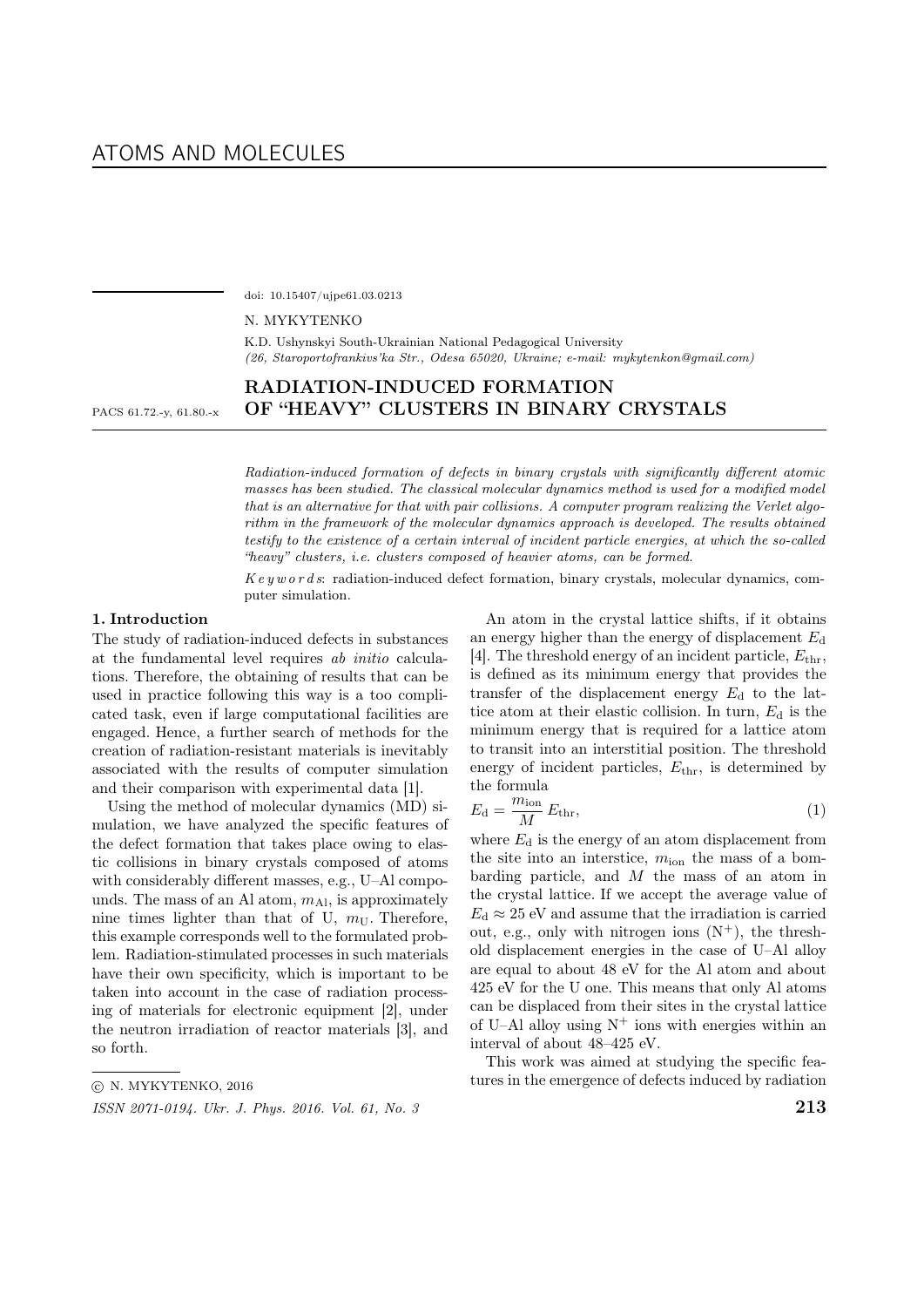in binary crystals consisting of atoms with considerably different masses and at finding the dependence of the formation probability for the so-called "heavy" clusters on the energy of bombarding particles and the ratio between the atomic masses in the binary crystal.

## 2. Simulation of the Process of "Heavy"-Cluster Formation in Binary Crystals

Let us begin the simulation procedure from the kinetic energy values that correspond to the threshold displacement energy of "light" atoms. In our case, these are Al atoms, so that  $E_{\text{thr}} \geq 48$  eV. When  $E_{\text{thr}}$ increases in the energy interval of about 48–425 eV, the displacements of Al atoms are observed, and, as a result, the environment of U atoms becomes disordered. We may expect that the U atoms will approach one another at that to form the so-called "heavy" clusters. The results of computer simulation confirm this assumption. The consideration of the formation of "heavy" clusters, i.e. the clusters consisting of "heavy" atoms, is important for the solution of various problems in radiation physics.

# 2.1. Model of radiation-induced defect formation

In the MD method, the motion of atoms in a crystal is described by the equations of motion taken from classical mechanics with a given interaction potential  $[5, 6]$ . In a system consisting of N particles, the force that acts on the *i*-th atom,  $F_i$ , is calculated as the vector sum of forces acting from other  $N-1$ atoms. Then, the equation of motion for the  $i$ -th atom acquires the form

$$
m\frac{d^2\mathbf{r}_i(t)}{dt^2} = \sum_{i\neq j}^{N-1} \mathbf{F}(r_{ij}),
$$
\n(2)

where

$$
\mathbf{F}(r_{ij}) = -\sum \frac{\partial U(\mathbf{r}_{ij})}{\partial x_i} \tag{3}
$$

is the force acting on the  $i$ -th atom from other  $i$ atoms, m is the atomic mass,  $\mathbf{r}_i(t)$  the radius vector of the *i*-th atom, and  $r_{ij}$  the distance between atoms  $i$  and  $j$ .

A key issue in the MD simulation is the selection of the interaction potential between atoms. Its choice depends on the origin of the examined material and the research task. The simplest case supposes a pair interaction between the particles in the crystal [7]. In this approximation, the total potential energy of a system of  $N$  particles can be written as the sum of all interaction energies  $U_{ij}$  between the *i*-th and *j*-th particles. Designating the distance between the  $i$ -th and j-th atoms as  $r_{ij} = |\mathbf{r}_i - \mathbf{r}_j|$ , we obtain

$$
U(\mathbf{r}_1, \mathbf{r}_2, ..., \mathbf{r}_N) = \sum_{i=1}^{N} \sum_{j=1, j>i}^{N} U_{ij}(r_{ij}).
$$
 (4)

One of the most popular potentials that are used at the MD simulation of atomic processes in crystals is the Lennard-Jones potential [8–10]

$$
U(r_{ij}) = \frac{A}{r_{ij}^{12}} - \frac{B}{r_{ij}^6},\tag{5}
$$

where  $A = 4\varepsilon \sigma^{12}$ ,  $B = 4\varepsilon \sigma^6$ , r is the interatomic distance,  $e$  the potential well depth, and  $\sigma$  the distance, at which the interatomic potential equals zero. As a rule, this potential is used in researches, where the basic attention is focused on obtaining the qualitative results, rather than on calculating the quantitative parameters of the material.

In the case of our model lattice, the parameters of the interaction between different atoms were determined as the average values of the corresponding parameters for both potentials between the same atoms. It should be noted that the model lattice does not correspond to the real lattice of the U–Al compound, and the introduced notations are conditional:

1. First, a lattice consisting of only U atoms was simulated, and the corresponding values of potential parameters that provided the lattice stability were determined.

2. A model lattice for Al atoms was also constructed, and the corresponding potential parameters were also determined.

3. The parameters of the potential between different atoms were obtained as the average values

$$
X_{ij} = \frac{X_{ii} + X_{jj}}{2},\tag{6}
$$

where  $X_{ij}$  are the parameter values for the interaction potential between the Al and U atoms,  $X_{ii}$  the parameter values for the interaction potential between

**214** ISSN 2071-0194. Ukr. J. Phys. 2016. Vol. 61, No. 3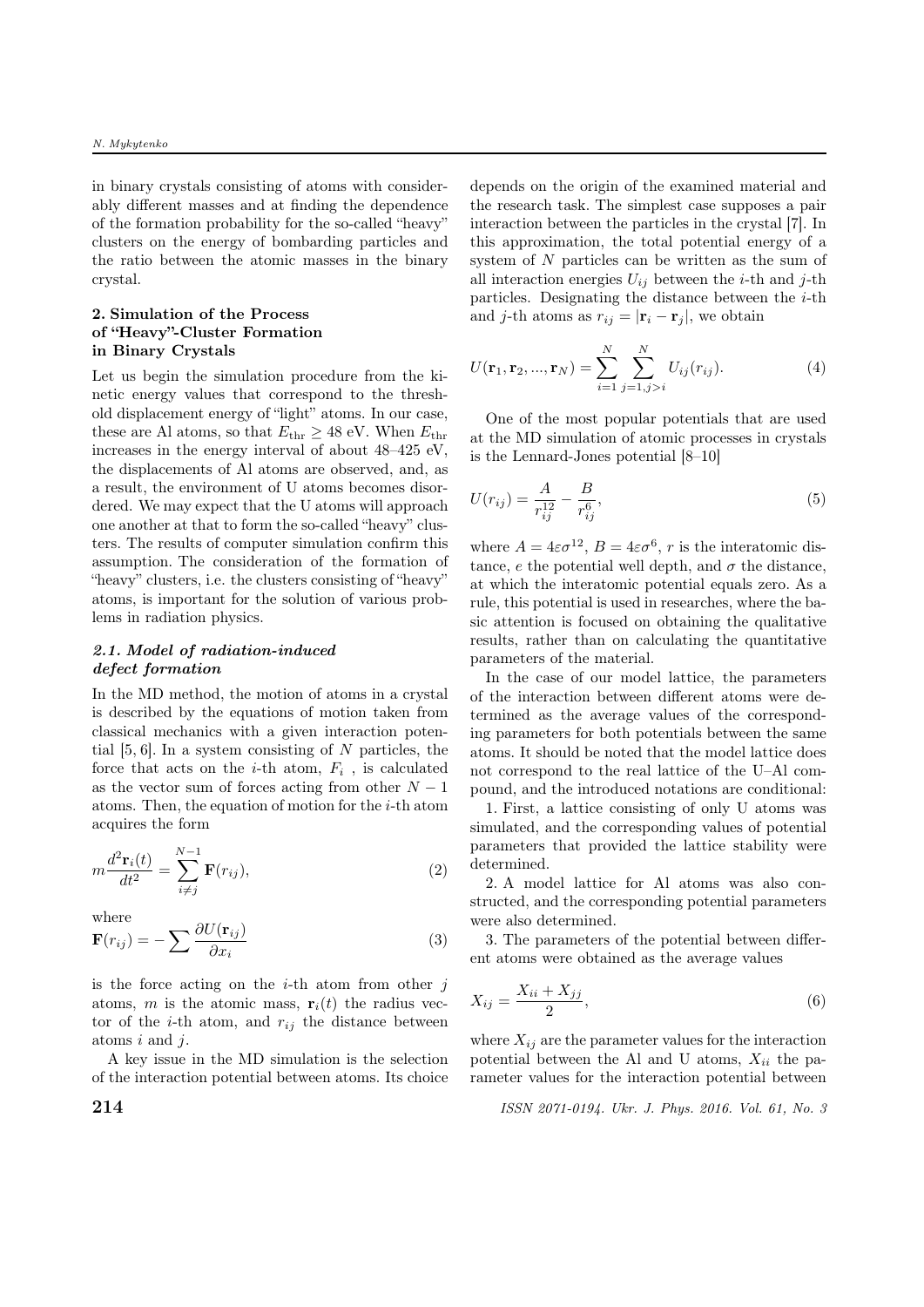| No.          | A1                                                                      | $B_1$                                                                   | $A_2$                                                                   | $B_{2}$                                                                   | $A_3$                                                                   | $B_3$                                                                    |
|--------------|-------------------------------------------------------------------------|-------------------------------------------------------------------------|-------------------------------------------------------------------------|---------------------------------------------------------------------------|-------------------------------------------------------------------------|--------------------------------------------------------------------------|
| ∠<br>$\cdot$ | $3.7 \times 10^{-12}$<br>$3.5 \times 10^{-12}$<br>$3.1 \times 10^{-12}$ | $0.16 \times 10^{-6}$<br>$0.12 \times 10^{-6}$<br>$0.09 \times 10^{-6}$ | $2.7 \times 10^{-12}$<br>$2.5 \times 10^{-12}$<br>$2.1 \times 10^{-12}$ | $0.017 \times 10^{-6}$<br>$0.012 \times 10^{-6}$<br>$0.01 \times 10^{-6}$ | $3.2 \times 10^{-12}$<br>$3.0 \times 10^{-12}$<br>$2.6 \times 10^{-12}$ | $0.09 \times 10^{-6}$<br>$0.066 \times 10^{-6}$<br>$0.05 \times 10^{-6}$ |

Table 1. Parameters of model lattice potentials

Al atoms, and  $X_{jj}$  the parameter values for the interaction potential between U atoms.

It should be emphasized that the computer experiment was carried out, by using a model binary lattice, the characteristic feature of which was the large difference between the atomic masses. The influence of this lattice feature on the radiation-induced defect formation had to be studied. Therefore, when constructing the model lattice, we used the real parameters for the potentials between Al ( $\sigma = 1.1646$  Å and  $\varepsilon = 0.2703$  eV) and Pb ( $\sigma = 1.1836$  Å and  $\varepsilon = 0.2348 \text{ eV}$  atoms [11]. In the paper, we consider U–Al compounds, because they are related to important reactor materials. But actually we are interested in a result that is determined by a large difference between the atomic masses.

In Table 1, the potential parameters for a model cubic lattice are presented. Here,  $A_1$  and  $B_1$  are the potential parameter values for the model lattice with light (Al) atoms,  $A_2$  and  $B_2$  the corresponding parameter values for the model lattice with heavy (U) atoms, and  $A_3$  and  $B_3$  are the potential parameters for different atoms. The rows in Table 1 correspond to the variations of potential parameters, which were carried out in order to test their influence on the results obtained.

A computer program was developed to simulate the process of radiation-induced defect formation in binary crystals. It is based on the MD method and uses the Verlet algorithm [12]. According to the latter, the locations of the particles and their velocities at each time step were determined from the equations

$$
\mathbf{r}_{i}^{n} = \mathbf{r}_{i}^{n-1} + \Delta t \mathbf{v}_{i}^{n-1} + \frac{(\Delta t)^{2}}{2m} \mathbf{F}_{i}^{n-1},
$$
\n
$$
\mathbf{v}_{i}^{n} = \mathbf{v}_{i}^{n-1} + \frac{\Delta t}{2m} (\mathbf{F}_{i}^{n} + \mathbf{F}_{i}^{n-1}),
$$
\n
$$
\mathbf{F}_{i}^{n} = -\sum_{j,j \neq i}^{N} \frac{\partial U_{ij}^{n}}{\partial x_{i}},
$$
\n(8)

where *i* is the particle number  $(i = 1, ..., N)$ , *n* the number of an integration step,  $\Delta t$  the magnitude of

ISSN 2071-0194. Ukr. J. Phys. 2016. Vol. 61, No. 3  $215$ 

an integration step, and  $\mathbf{F}_i^n$  the force acting on the *i*-th atom from other  $j$  atoms. The computer program was written in the  $C#$  language under the .NET Framework [13, 14], by using the capabilities of the powerful Unity 3D graphic engine [15]. The program has a graphic interface, which displays the dynamics of atoms, additional windows with the program parameters, and information about the chosen atoms. The program has two basic classes. One of them realizes the calculation of the atomic dynamics, by using the Verlet algorithm. The other is responsible for extracting results in the real-time mode.

The radiation-induced defect formation was simulated in three stages [16].

1. Initialization of the model system. The atoms are located at the sites of a model cubic lattice. The choice of the model lattice type should not affect the qualitative results in our case. The boundary conditions are given in terms of quasielastic forces. The model lattice contains 1000 atoms.

2. Relaxation of the model lattice to an equilibrium state. The latter is reached by integrating the differential equations, by following the Verlet algorithm. The model lattice temperature is introduced in the framework of the standard MD approach [17].

3. Research of the radiation-induced defect formation.

Unlike calculations, in which elastic collisions between the incident particles and the lattice atoms are simulated, e.g., using the Born–Mayer potential [18– 20], our model includes the so-called random external forces,  $F_R$ . The latter simulate impacts of the atoms in the model lattice with a certain frequency by external particles with a certain kinetic energy.

As was mentioned above, the external force  $F_R$  was introduced to simulate the action of an incident particle on an atom in the model lattice. This force corresponds to the transfer of a certain piece of the kinetic energy to the atom. The formula

$$
\frac{(F_R t)^2}{2M} = 25 \text{ eV},\tag{9}
$$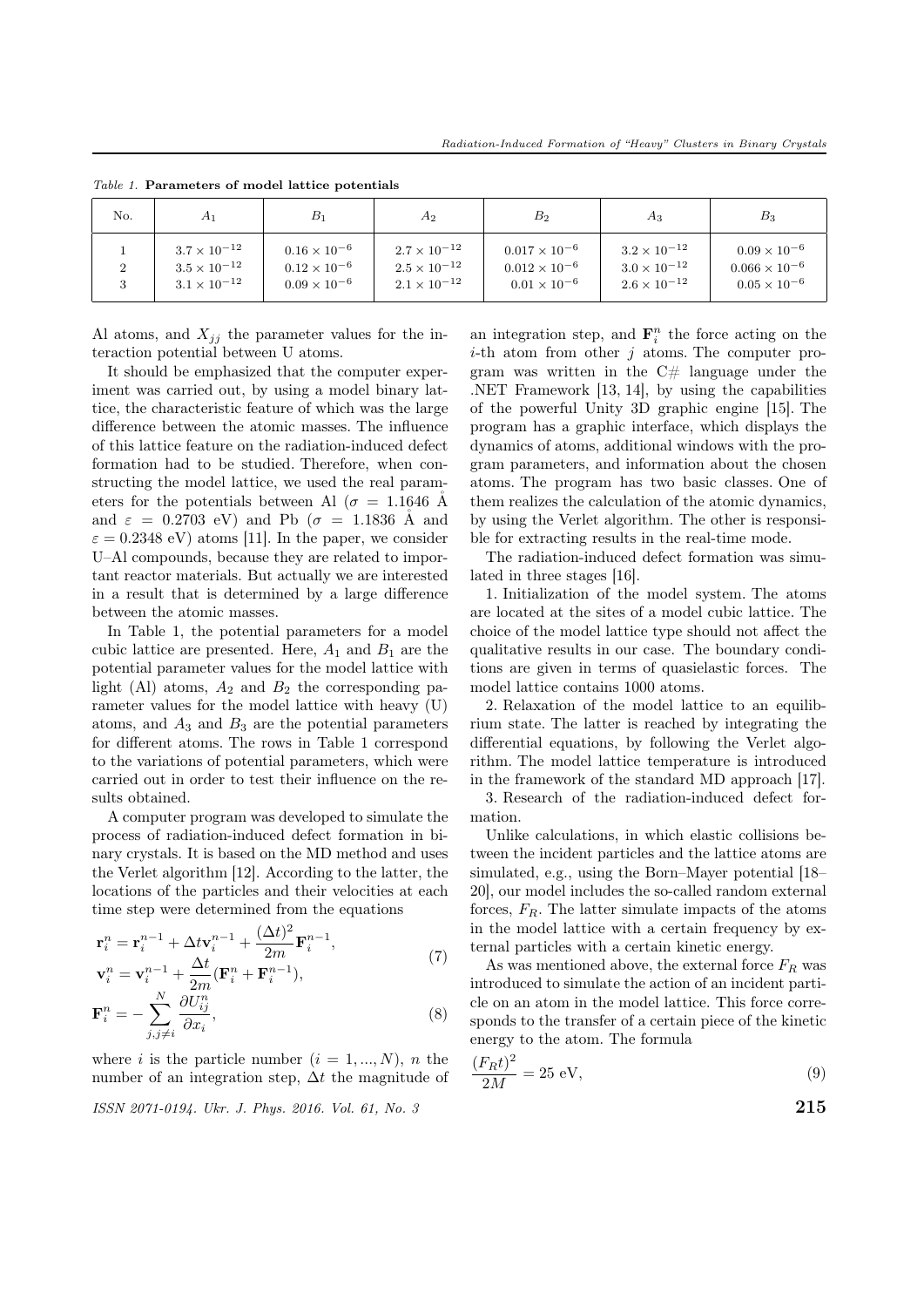

**Fig. 1.** Illustration of the external force  $F_R$  acting with an average frequency determined by the average interval between the peaks. The pulse duration does not correspond to the scale of Fig. 1 and is equal to 5–10 steps



Fig. 2. Fragment of a model lattice composed of atoms of two types with different masses



**Fig. 3.** Fragment of the model lattice with "heavy" clusters (in particular, in the upper right and lower right corners)

where  $t$  is the pulse duration, and  $M$  the mass of model particle, was used for the quantity  $F_R$  in the computer experiment corresponding to a certain energy. In so doing, we assumed that the average displacement energy was equal to  $E_d = 25$  eV. During the computer experiment, the magnitude of  $F_R$  was gradually increased until the atoms started to irreversibly quit their sites. Of course, this value of  $F_R$ corresponded to an energy of  $25 \text{ eV}$ . The quantities t (see Fig. 1) and  $M$  were also known. Hence, with the help of formula (9), a relation between the kinetic energy transferred to the atom and the quantity  $F_R$ was established. In particular, in Figs. 5 and 6 (see below), the corresponding values of energy are related to  $F_R$  by this expression.

The action of the force  $F_R$  upon atoms is governed by a stochastic function, which determines the corresponding average frequency of impacts (Fig. 1) and the distribution of impact directions. In the standard platform .NET Framework, random numbers are produced by an additive generator of random numbers [21]. This generator forms a random number according to the formula

$$
x_{n+1} = (x_n + x_{n-k}) \mod l, \tag{10}
$$

where the order  $k$  and the modulus  $l$  are fixed positive integers, and  $x_1, ..., x_n$  are arbitrary numbers. Every  $(n + 1)$ -th term of the sequence depends on the previous  $n$ -th one.

With regard for the external force  $F_R$  and expression  $(8)$ , the total force acting on the *i*-th atom can be presented in the form [22]

$$
\mathbf{F}_i^n = -\sum_{j,j\neq i}^N \frac{\partial U_{ij}^n}{\partial x_i} + F_R.
$$
 (11)

In Fig. 2, a fragment of the model lattice consisting of 125 atoms is shown. Figure 3 demonstrates the effect of "heavy" cluster formation in it.

### 2.2. Results and their discussion

"Heavy" clusters emerge as a result of the disordering in the initial lattice under the influence of fast ions. The interatomic distances in the initial model lattice have definite values:  $a = 5.3$  Å between the atoms with different masses and  $2a = 10.6$  Å between the atoms with identical masses. As was indicated above, the bombarding is carried out using ions with energies at which only "light" atoms can

**216 ISSN** 2071-0194. Ukr. J. Phys. 2016. Vol. 61, No. 3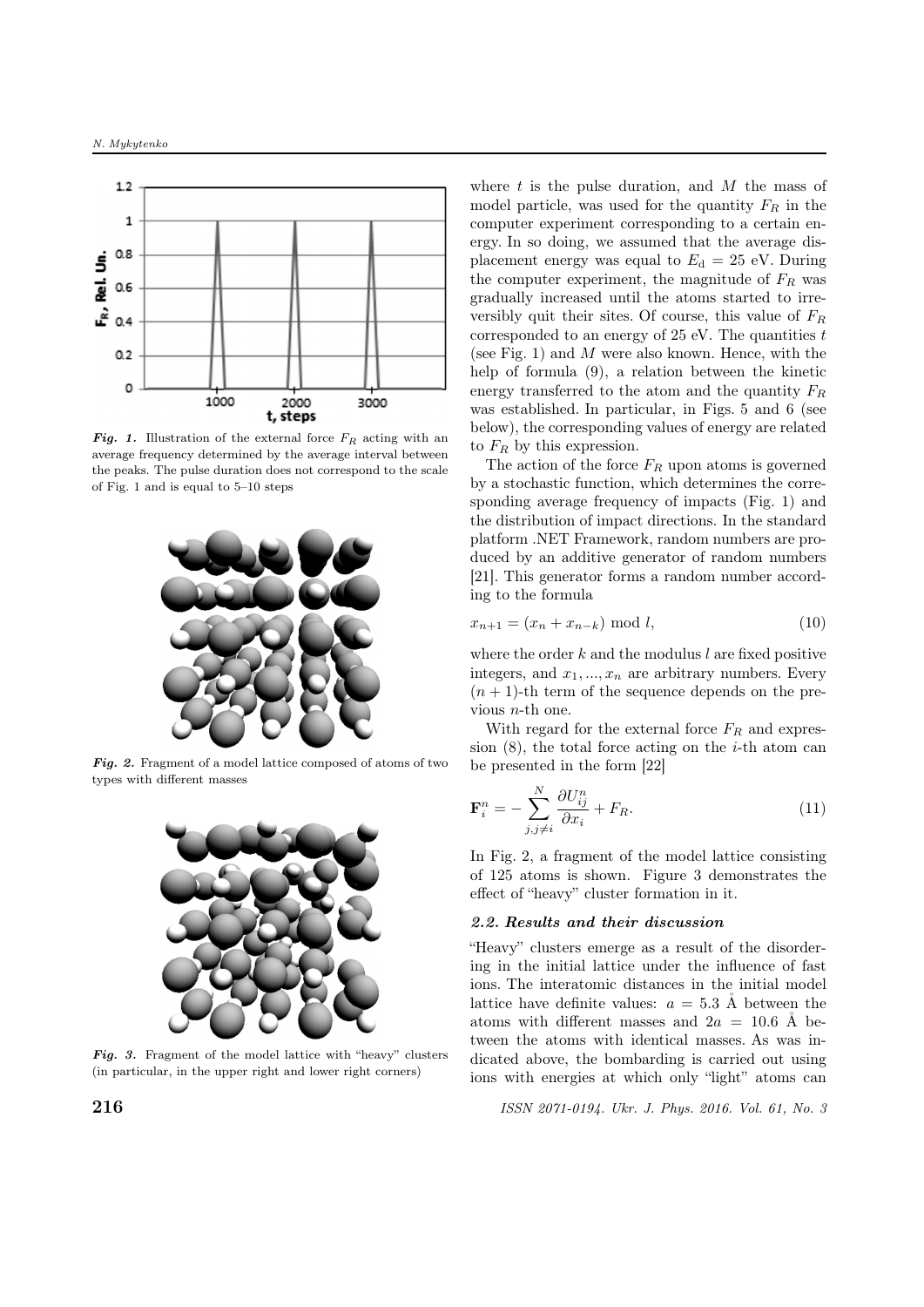be displaced. The computer program determines the coordinates of all atoms and the distances between the nearest atoms,  $\Delta x$ , at any time moment in the course of model lattice bombardment. A criterion of the cluster creation is the emergence of a configuration of atoms with identical masses, in which the distance  $\Delta x$  is equal to a. The computer experiment made it possible to reveal the accumulation kinetics for "heavy" clusters with 2, 3, and larger numbers of atoms (see Fig. 4). Region I in Fig. 4 corresponds to the transformation of two-atom "heavy" clusters into three-atom ones.

The dependence of  $\tau_i$  on the ratio between the atomic masses in the crystal,  $m_{\text{Al}}/m_{\text{U}_i}$ , for various irradiation energies is shown in Fig. 5. Certainly, the value of  $\tau_i$  is reciprocal to the formation probability for a certain "heavy" cluster. Model computer experiments with atomic mass values quoted in Table 2 were performed. Sources of monoenergetic ions were supposed to be used. The energies of ions bombarding the crystal were chosen to fall within the intervals corresponding to the displacement of only lighter atoms. Namely,

1) for the mass ratio  $m_{\text{Al}}/m_{\text{U}_1}$ , the selected energies amounted to 70, 85, 107, 150, 205, 300, 350, and 425 eV;

2) for the mass ratio  $m_{\text{Al}}/m_{\text{U}_2}$ , the selected energies amounted to 70, 85, 107, 150, and 205 eV; and

3) for the mass ratio  $m_{\text{Al}}/m_{\text{U}_3}$ , the selected energies amounted to 70, 85, and 107 eV.

Underlined are the threshold energies of bombarding ions for three mass ratios, which are quoted in Table 2.

In Fig. 6, the energy dependences of  $\tau_i$  are depicted for various mass ratios  $m_{\text{Al}}/m_{\text{U}_i}$ .

The results, which are illustrated in Figs. 5 and 6, point to certain features in the formation of "heavy"

Table 2. Masses of atoms in the model lattices examined in the computer experiment and the corresponding threshold energies of bombarding ions,  $E_{\rm thr}$ 

| No.                   | $m_{\rm Al},$ a.m.u. | $m_{\mathrm{U}_i}$ , a.m.u. | $$E_{\rm thr}$$ for Al atoms, eV | $E_{\rm thr}$<br>for $U_i$ atoms, eV |
|-----------------------|----------------------|-----------------------------|----------------------------------|--------------------------------------|
| $\boldsymbol{2}$<br>3 | 27<br>27<br>27       | 238<br>115<br>60            | 48<br>48<br>48                   | 425<br>205<br>107                    |

 $\frac{1}{217}$  ISSN 2071-0194. Ukr. J. Phys. 2016. Vol. 61, No. 3



Fig. 4. Accumulation kinetics for "heavy" clusters with 2 and 3 atoms



**Fig. 5.** Dependences of  $\tau$  on the mass ratio  $m_{\text{Al}}/m_{\text{U}_i}$  for atoms in the crystal for various energies of bombarding ions:  $E_1 = 70$  eV,  $E_2 = 85$  eV,  $E_3 = 107$  eV,  $E_4 = 150$  eV,  $E_5 =$  $= 205$  eV,  $E_6 = 300$  eV,  $E_7 = 350$  eV, and  $E_8 = 425$  eV



**Fig. 6.** Energy dependence of  $\tau_i$  for various atomic mass ratios  $m_{\text{Al}}/m_{\text{U}_i}$  (see Fig. 5)

clusters, which depend on the mass ratio of atoms in the binary lattice and the ion beam energy. It is natural that the interval of energies, in which "heavy" clusters can be formed, becomes narrower for smaller ra-